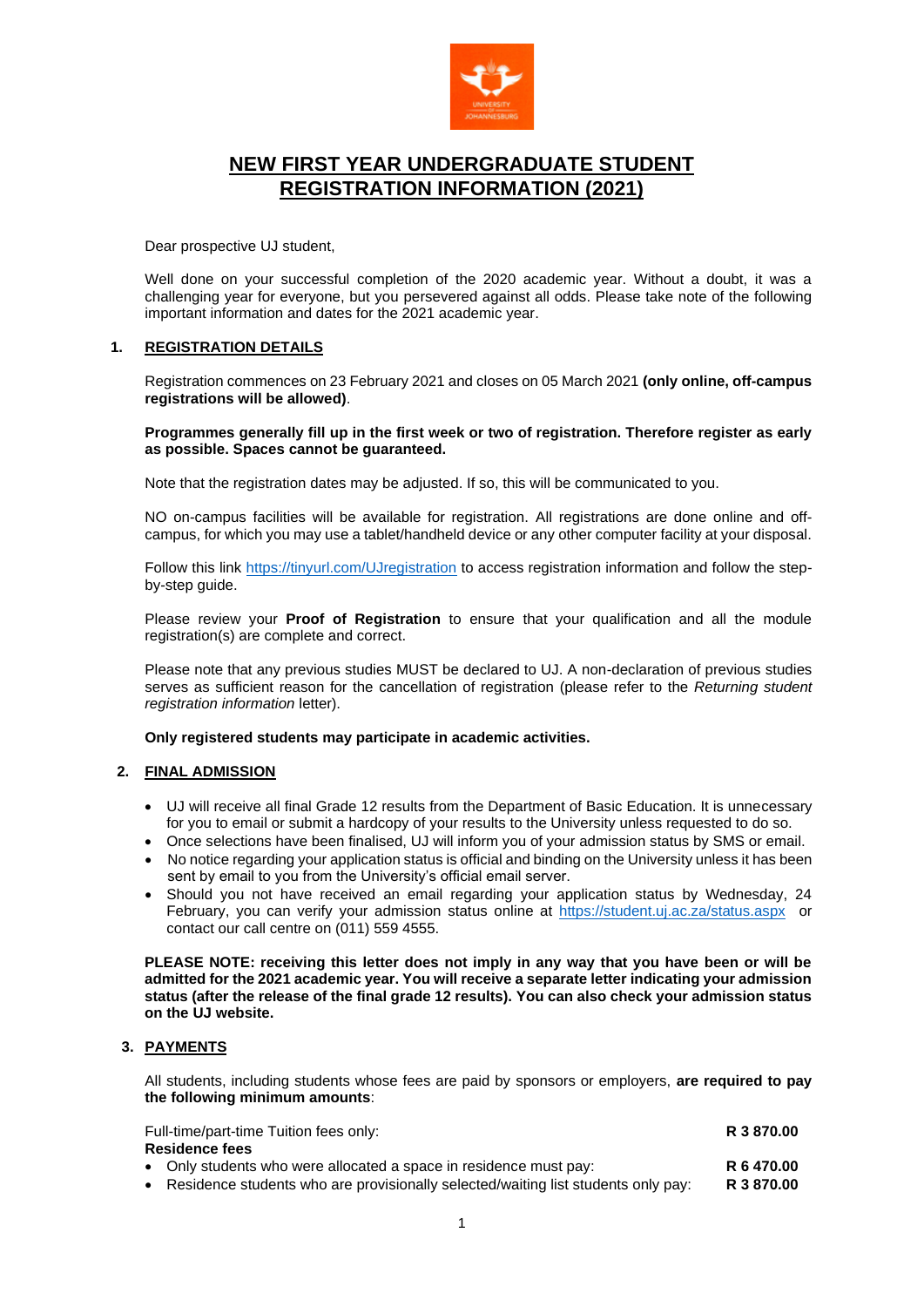**Payment methods:**

- **Credit cards (E-payments) will reflect on your UJ student account immediately.**
- For online E-payments please use the following link: [https://ulink.uj.ac.za](https://ulink.uj.ac.za/)
- Alternative payment methods: <https://tinyurl.com/UJpaymentmethods>

Students presenting a bank deposit slip as proof of payment will be required to have made the payment **at least five working days before the registration date**. Students who do not comply with these requirements will not be able to complete the registration process until the payment reflects on the student account.

Please keep your proof of payment for at least two (2) years. No refunds will be considered without it.

# **3.1 FINANCIAL LIABILITY UPON TOTAL CANCELLATION OF STUDIES OR CANCELLATION OF CERTAIN MODULES**

# **3.2 Please note that you must cancel your registration at the University if you decide to discontinue or withdraw from your qualification or study programme.**

# **3.3 The following cancellation rules will apply:**

# **3.3.1 Total cancellation of studies**

- Cancellation on or before 20 March 2021: In this case, a total refund of the paid tuition fees and/or residence fees (where applicable) may be processed, except for the registration fee and ICT levy.
- Cancellation after 20 March 2021 (see point 3.3.2 below).

# **3.3.2 Cancellation of modules**

| <b>First semester modules:</b>                                 | <b>Second semester modules:</b>                           |  |  |
|----------------------------------------------------------------|-----------------------------------------------------------|--|--|
|                                                                |                                                           |  |  |
| • Cancellation on or before 20 March: No fees payable          | • Cancellation on or before 01 August:<br>No fees payable |  |  |
| • Cancellation on or before 12 April: 50% credit is<br>granted | • Cancellation after 01 August: No credit<br>is granted   |  |  |
| • Cancellation after 12 April: No credit is granted            |                                                           |  |  |
|                                                                |                                                           |  |  |
| Year Modules:                                                  |                                                           |  |  |
| • Cancellation on or before 20 March: No fees payable          |                                                           |  |  |

- Cancellation on or before 12 April: 75% credit is granted
- Cancellation on or before 01 August: 50% credit is granted
- Cancellation after 01 August: No credit is granted

# **3.4 CHANGES TO REGISTRATION**

- Students will be able to add or cancel modules on the online registration system. To change or cancel a qualification, students will be required to complete the cancellation request form. Failure to do so will result in students being liable for the fees for the relevant year.
- Telephonic cancellations will not be accepted.
- Requests for cancellation of studies or modules should be submitted to the relevant faculty officer.
- Students who fail to officially notify the University before the prescribed dates will forfeit any claim to be reimbursed.

# **4. REGISTRATION SUPPORT**

The following registration support is available during weekdays 07:30 – 16:00

- Call Centre on 011 559 4555
- Online chat facility [www.uj.ac.za](http://www.uj.ac.za/)
- Email to College / Faculty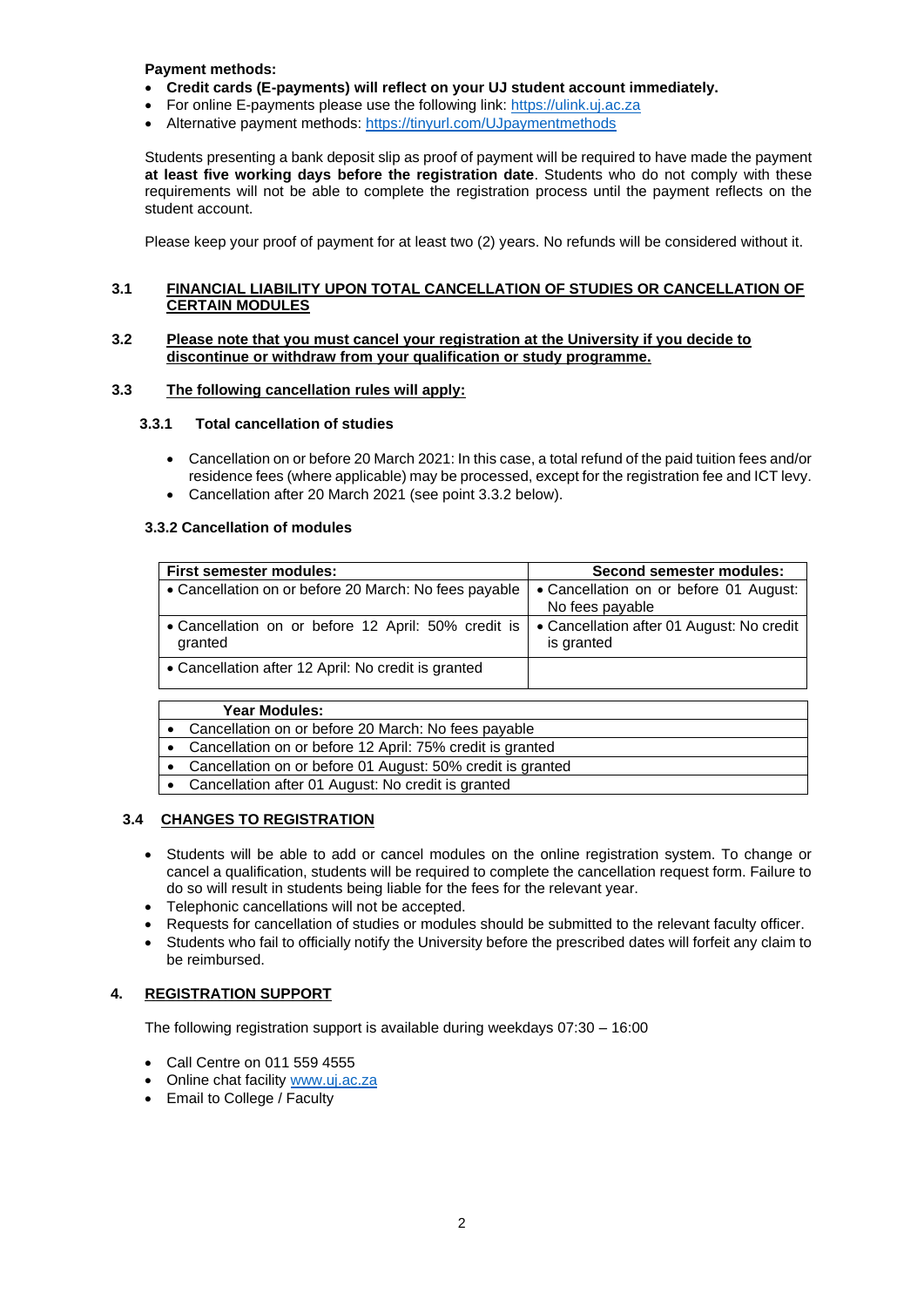| <b>COLLEGE /</b><br><b>FACULTY</b>                           | <b>EMAIL ADDRESSES</b>                                  | <b>CAMPUS</b>                                                                    |                                  |  |
|--------------------------------------------------------------|---------------------------------------------------------|----------------------------------------------------------------------------------|----------------------------------|--|
|                                                              | AskCBE@uj.ac.za or Inuku@uj.ac.za or jsimelane@uj.ac.za | Kingsway campus                                                                  |                                  |  |
| <b>College of</b><br><b>Business and</b><br><b>Economics</b> | suek@uj.ac.za or andronican@uj.ac.za                    | <b>Bunting Road</b><br>campus                                                    |                                  |  |
|                                                              | bobbyk@uj.ac.za or matebogom@uj.ac.za                   | Soweto Campus                                                                    |                                  |  |
| Faculty of Art,<br>Design and<br><b>Architecture</b>         | amaritz@uj.ac.za or hselolo@uj.ac.za                    | <b>Bunting Road</b><br>campus                                                    |                                  |  |
| <b>Faculty of</b><br><b>Education</b>                        | eduqueries@uj.ac.za                                     | All campuses                                                                     |                                  |  |
|                                                              | pearln@uj.ac.za                                         | Department of Mining                                                             | Doornfontein<br>campus           |  |
|                                                              | dinos@uj.ac.za                                          | Department of Electrical Science                                                 | Kingsway campus                  |  |
|                                                              | thokom@uj.ac.za                                         | Department of Civil Engineering Technology                                       | Doornfontein<br>campus           |  |
|                                                              | bnkosi@uj.ac.za                                         | Department of Civil Engineering Science                                          | Kingsway campus                  |  |
|                                                              | halwar@uj.ac.za                                         | Department of Construction Management                                            | Doornfontein<br>campus           |  |
| <b>Faculty of</b><br>Engineering                             | tkekae@uj.ac.za                                         | Department of Quality and Operations<br>Management                               | Doornfontein<br>campus           |  |
| and the Built                                                | mnonhlanhla@uj.ac.za                                    | Department of Mechanical Science                                                 | Kingsway campus                  |  |
| <b>Environment</b>                                           | mmatapam@uj.ac.za                                       | Department of Electrical Technology<br>Department of Urban and Regional Planning | Doornfontein                     |  |
|                                                              | hazell@uj.ac.za                                         | Department of Mechanical and Industrial<br>Engineering                           | campus<br>Doornfontein<br>campus |  |
|                                                              | nkhensanin@uj.ac.za                                     | School of Engineering Management                                                 | Road<br><b>Bunting</b><br>campus |  |
|                                                              | matomer@uj.ac.za                                        | Department of Chemical Engineering and<br>Department of Metallurgy               | Doornfontein<br>campus           |  |
| <b>Faculty of</b><br><b>Health Science</b>                   | web-healthscience@uj.ac.za                              |                                                                                  | Doornfontein<br>campus           |  |
| <b>Faculty of</b><br><b>Humanities</b>                       | tmotaung@uj.ac.za                                       | (Surnames A-F)                                                                   | Kingsway campus                  |  |
|                                                              | Ivandenberg@uj.ac.za                                    | (Surnames G-K)                                                                   | Kingsway campus                  |  |
|                                                              | ambozana@uj.ac.za                                       | (Surnames L-MAB)                                                                 | Kingsway campus                  |  |
|                                                              | dbotman@uj.ac.za                                        | (Surnames MAC-MAQ)                                                               | Kingsway campus                  |  |
|                                                              | mercials@uj.ac.za                                       | (Surnames MAR-ME                                                                 | Kingsway campus                  |  |
|                                                              | ifadal@uj.ac.za                                         | (Surnames MF-MOM)                                                                | Kingsway campus                  |  |
|                                                              | edwardl@uj.ac.za                                        | (Surnames MON-NC)                                                                | Kingsway campus                  |  |
|                                                              | mmackay@uj.ac.za                                        | (Surnames ND-NT)                                                                 | Kingsway campus                  |  |
|                                                              | rjordaan@uj.ac.za                                       |                                                                                  | Kingsway campus                  |  |
|                                                              | aphiwes@uj.ac.za                                        | (Surnames NU-SEK)                                                                | Kingsway campus                  |  |
|                                                              | hapes@uj.ac.za                                          | (Surnames SEL-TSH)                                                               | Kingsway campus                  |  |
|                                                              | stheunissen@uj.ac.za                                    | (Surnames TSI-Z)                                                                 | Kingsway campus                  |  |
|                                                              | rmosia@uj.ac.za                                         | (Transcripts)                                                                    | Kingsway campus                  |  |
|                                                              | evanwyk@uj.ac.za                                        | (Extended BA Degrees)                                                            | Kingsway campus                  |  |
| <b>Faculty of Law</b>                                        | thokozilem@uj.ac.za                                     |                                                                                  | Kingsway campus                  |  |
|                                                              |                                                         | <b>Undergraduate and Advanced Diplomas</b>                                       |                                  |  |
|                                                              | Web-science@uj.ac.za                                    |                                                                                  |                                  |  |
| <b>Faculty of</b>                                            |                                                         | <b>Honours</b>                                                                   |                                  |  |
| <b>Science</b>                                               | ljbaloyi@uj.ac.za                                       |                                                                                  |                                  |  |
|                                                              |                                                         | <b>Masters/Doctoral</b>                                                          |                                  |  |
|                                                              | melissah@uj.ac.za                                       |                                                                                  |                                  |  |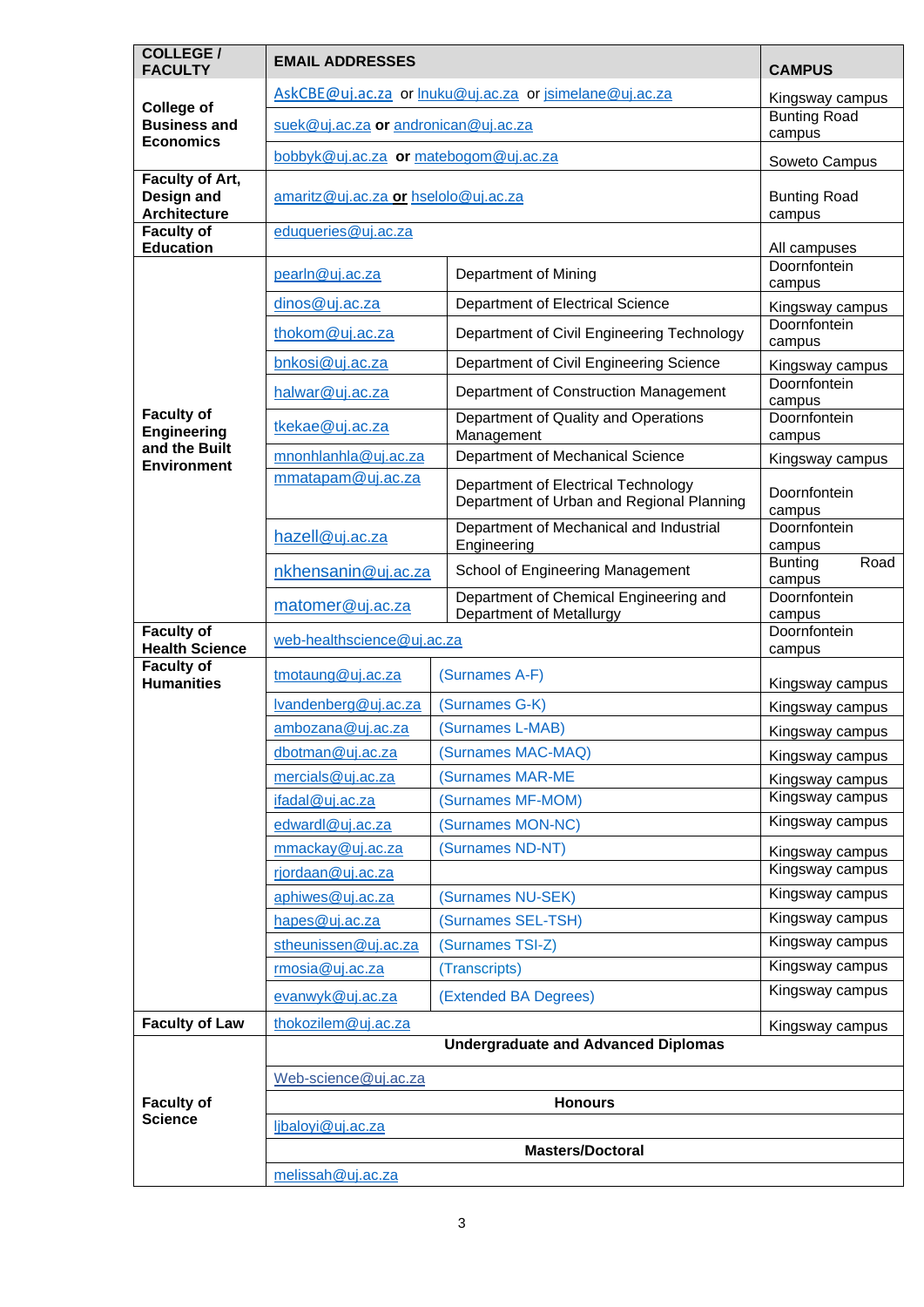# **5. STUDENT ACCESS CARDS**

Student access cards may be collected on-campus (after you have registered) from Tuesday 23 February 2021 until Friday 05 March 2021 between 08:00 to 15:30 at the following venues:

| <b>CAMPUS</b> | <b>DATE</b>                                 | <b>VENUE</b>                                                             |
|---------------|---------------------------------------------|--------------------------------------------------------------------------|
| <b>APB</b>    | 2021                                        | 23 February – 05 March   Bring your own device venue, Con Cowan Building |
| <b>APK</b>    | 23 February - 05 March   D1 Lab 208<br>2021 |                                                                          |
| <b>DFC</b>    | 2021                                        | 23 February - 05 March   Samsung Venue, $2^{nd}$ Floor, Q-K building     |
| <b>SWC</b>    | 23 Feb - 05 Mar 2021                        | GNA09, Robert Sobukwe Building                                           |

Please bring your proof of registration and ID with you when visiting the campus to collect your student card.

#### **6. FIRST YEAR SEMINAR (FYS)**

The First Year Seminar will be held via an online platform. Participating in online orientation will require access to a computer, tablet, or smartphone with internet capabilities. **Attendance is compulsory for all first years.** For more information go to [www.uj.ac.za/fys.](http://www.uj.ac.za/fys) The purpose is to welcome and introduce students to the University environment, the expectations of the qualification enrolled for, various resources available to them, and meeting lecturers.

#### **7. HANDHELD DEVICES FOR FIRST-YEAR STUDENTS**

For minimum specifications and information about handheld devices, please use the following link <https://www.uj.ac.za/studyatUJ/Documents/Electronic%20Devices.pdf>

#### **8. ACADEMIC REGULATIONS**

The Academic Regulations for 2021 are available on the following link <https://tinyurl.com/UJregulations> and provide essential guidance to administrative issues you might encounter. It is vital that each student read and familiarise themself with the Academic Regulations.

# **9. FACULTY RULES AND REGULATIONS (YEARBOOKS) 2021**

2021 Faculty Rules and Regulations (Yearbooks) are available on College / Faculty web pages. <https://www.uj.ac.za/faculties/>

# **10. AFRICAN INSIGHTS AND ARTIFICIAL INTELLIGENCE IN THE 4IR**

All first-year undergraduate students will be expected to complete ONE of the following Short Learning Programmes: (1) 'African Insights' an introduction to the intellectual traditions and debates in Africa, or (2) 'Artificial Intelligence in the 4IR'. The programmes are fully online and are available on [https://ulink.uj.ac.za/.](https://ulink.uj.ac.za/) On successful completion, you will receive an electronic certificate, and this achievement will reflect on your academic record. Both programmes are stimulating and relevant. You are encouraged to complete both programmes, although completion of only one is compulsory. You may choose which one to complete.

#### **11. TIMETABLES**

The 2021 undergraduate lecturing and final assessment (exam) timetables, plus test dates, is available at the following link<https://tinyurl.com/UJTimeTable>

Other timetable-related documents (e.g., the 2021 UJ Academic Calendar, the various timetable formats, and information regarding lecturing timetable switches) will be included.

Personalised lecturing timetables are also accessible via uLink after registration.

#### **12. MERIT BURSARIES**

Merit bursaries will be granted based on final Grade 12 results. All other merit bursaries will automatically be allocated to your student account. For more information, please follow the following link to the student finance web page <https://tinyurl.com/UJFinance> and select bursaries.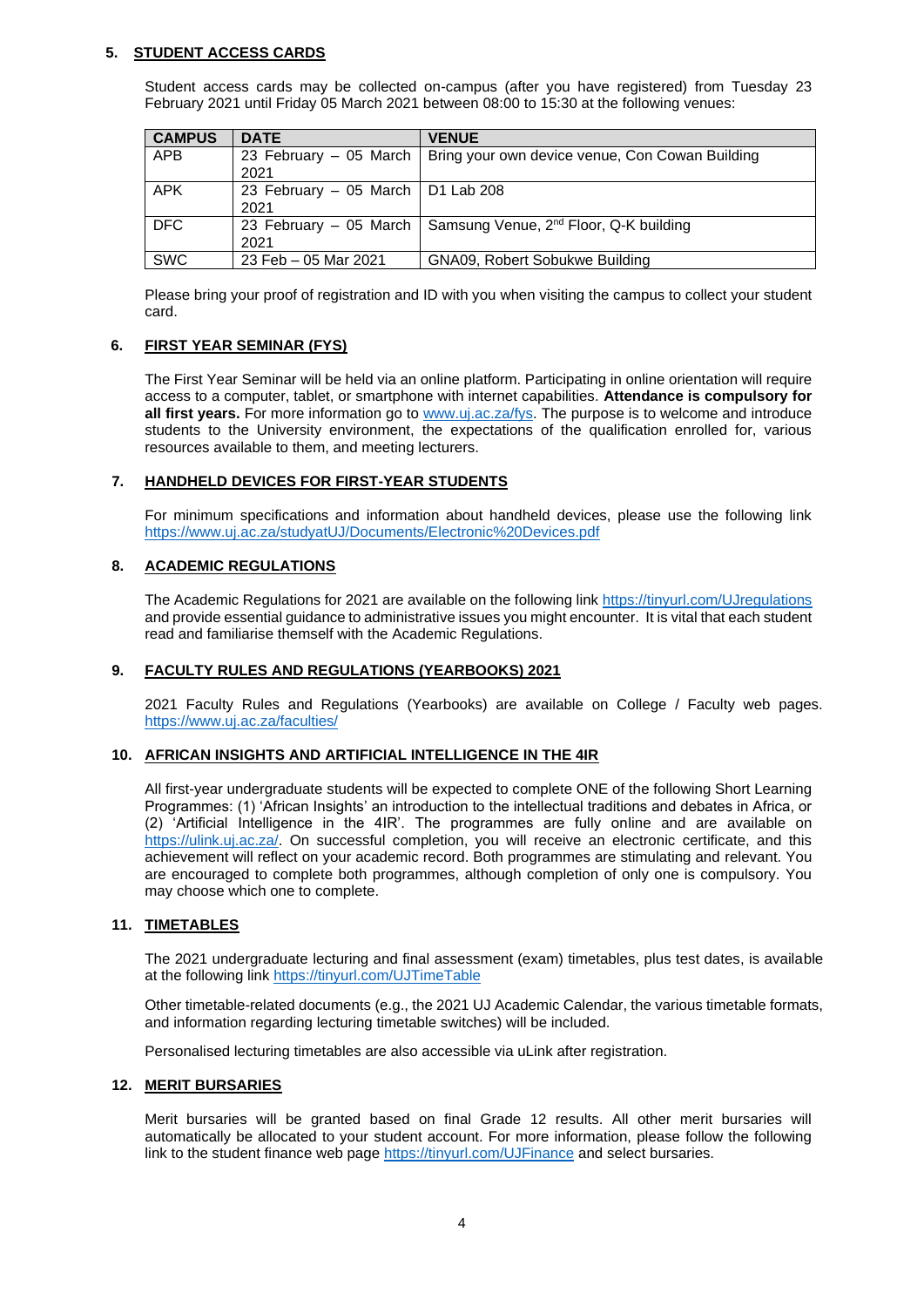#### **13. TRANSFER STUDENTS**

Please note that places for transfer students are very limited. An official academic record is required together with the syllabus outline for the module for which credit is requested. Credit transfer requests must be approved by the relevant module lecturer. Please contact the College/Faculty office for assistance.

#### **14. INTERNATIONAL STUDENTS**

Undergraduate and Postgraduate students who are abroad and will still be in their home countries during the registration period may be allowed to register conditionally under the conditions explicated below. (International students who are in South Africa at the time of registration are not eligible for conditional registration.)

Requests for conditional registration are approved by the Registrar and the relevant Executive Dean.

Conditions:

- Registration must happen during the formal registration period;
- Payment must be received for the applicable registration amount, which includes a non-refundable registration fee and ICT levy;
- The conditional registration agreement must be signed (in addition to the standard registration agreement).The document is available on the registration page of the UJ website;
- Submission of all required documents; and
- Where required, the attendance of in-person classes from 1 April 2021.

Please note that non-compliance with the conditions listed above by 31 March will result in a cancellation of registration by the Faculty. The standard cancellation rules in respect of fees will apply. Conditionally registered students are not eligible for placement in residences. Upon full registration, students may be considered for placement in UJ residence, should there be spaces available.

The Division for Internationalisation has been assisting with off-campus clearance from Monday 11 January 2021. The University would like to encourage students to make use of the off-campus clearance and registration process.

Temporary Residence Visa holders (i.e., Study, Work (postgraduate part-time), Critical Skills Visa, and Relative with an endorsement to study at the University of Johannesburg or Diplomatic Permit), Special Dispensation (i.e., ZEP) will need to submit proof of valid medical aid cover, registered and administered in South Africa per the Medical Schemes Act.

First time registering students with a Temporary Resident Visa (i.e., Study, Work (postgraduate parttime)), with an endorsement to study at the University of Johannesburg or Diplomatic will need to submit certified copies of passport and/or a valid visa.

Permanent Residence Permit holders, Asylum Seekers, and Refugees with valid permits will be required to submit a certified copy of the permit.

| <b>Contact person</b> | <b>Campus</b> | <b>Office</b>       | <b>Tel</b>  | <b>Email</b>       |
|-----------------------|---------------|---------------------|-------------|--------------------|
| Mr Tshepang Marumo    | APK<br>&      | International House | $+27(0)11$  | tshepangm@uj.ac.za |
|                       | <b>SWC</b>    | Madibeng Building,  | 559 2096    |                    |
| Mrs Mampou            | APK           | Auckland Park,      | $+27(0)11$  | mampoum@ui.ac.za   |
| Nggumshe              |               | Kingsway Campus     | 559 4517    |                    |
| Mr Thabang Mothebe    | <b>DFC</b>    | Ground Floor.       | $+27(0)11$  | thabangm@uj.ac.za  |
|                       |               | Maropeng Building   | 559 6510    |                    |
| Ms Palesa Makwela     | <b>APB</b>    | International       | $+27(0)11$  | pmakwela@uj.ac.za  |
|                       |               | Admission Office    | 559 1027    |                    |
|                       |               | Ground Floor Con    |             |                    |
|                       |               | Cowan Building      |             |                    |
| Ms Shantelle Sass     | <b>APK</b>    | International House | $+27(0)$    | ssass@uj.ac.za     |
|                       |               | Madibeng Building,  | 11 559 7780 |                    |
|                       |               | Auckland Park,      |             |                    |
|                       |               | Kingsway Campus     |             |                    |

Documents to be forwarded to [mampoum@uj.ac.za](mailto:mampoum@uj.ac.za)